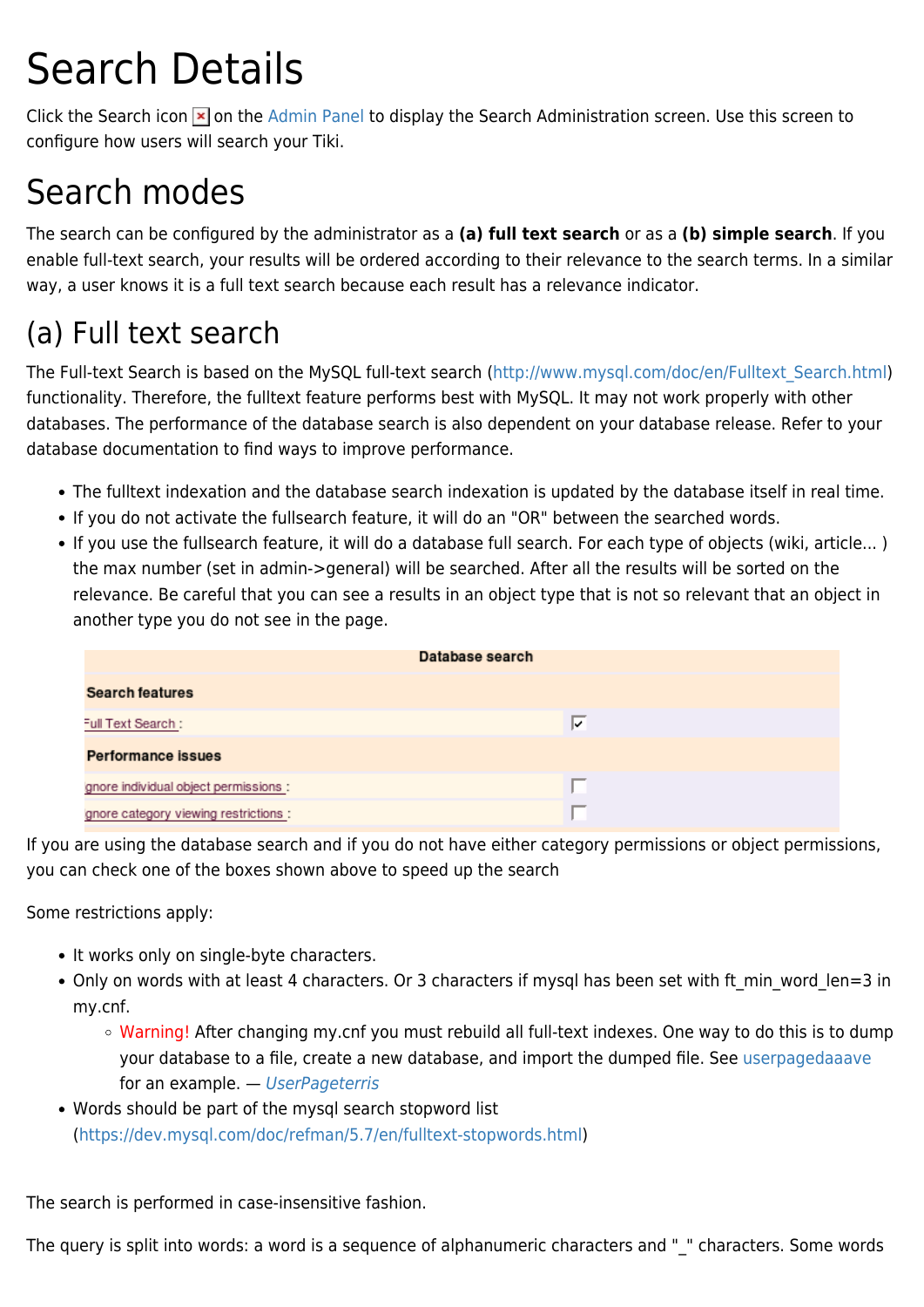are eliminated — those from a stop list and those too short. The stop list is hard-coded in the MySQL code.

The results are sorted with highest relevance first. Relevance is computed based on the number of words in the object, the number of unique words in that object, the total number of words in the collection, and the number of objects that contain a particular word. This way, a word that is present in many documents will have lower weight (and may even have a zero weight), because it has lower semantic value in this particular collection

It is also possible to perform a boolean mode search:

- $\bullet$  + : A leading plus sign indicates that this word must be present in every object returned.
- : A leading minus sign indicates that this word must not be present in any row returned.
- By default (when neither plus nor minus is specified) the word is optional, but the object that contain it will be rated higher.
- $\bullet$  < > : These two operators are used to change a word's contribution to the relevance value that is assigned to a row.
- ( ) : Parentheses are used to group words into subexpressions.
- $\bullet \sim$ : A leading tilde acts as a negation operator, causing the word's contribution to the object relevance to be negative. It's useful for marking noise words. An object that contains such a word will be rated lower than others, but will not be excluded altogether, as it would be with the - operator.
- \* : An asterisk is the truncation operator. Unlike the other operators, it should be appended to the word, not prepended.
- " : The phrase, that is enclosed in double quotes ", matches only objects that contain this phrase literally, as it was typed.

### (b) Simple search

If the administrator has not activated the "full-text" feature, the search is done in a very simple way.

Each query is split into words (a word is recognized as delimited by space). An object will be returned only if it contains each string word.

Example: If the query is "full text", only the object that contains "full" and that contains "text" will be returned. Be careful that it is not "contains the word" but contains the string; it means that an object with "fulltext" will be returned, as an object with "faithfully textual" or "carefull texture".

Be also careful that an object has some hidden text like the links. So, an object that contains "http://fulltext/|Mysite" is selected.

The search is performed in case-insensitive fashion. It means that if you look for "tiki", you will find objects than contain the word "Tiki" and not "tiki".

#### **Advantages**:

- $\bullet$  quick
- pick up everything that is indexed (see the section describing the search space)

#### **Disadvantages**:

- The search is very noisy: a lot of objects are returned
- There is no relevance and the objects are not sorted. It means that an object with 2 occurrences of the searched word will be returned as an object with only 1 occurrence.
- the word is exactly searched, it means "cliche" will not find "cliché"